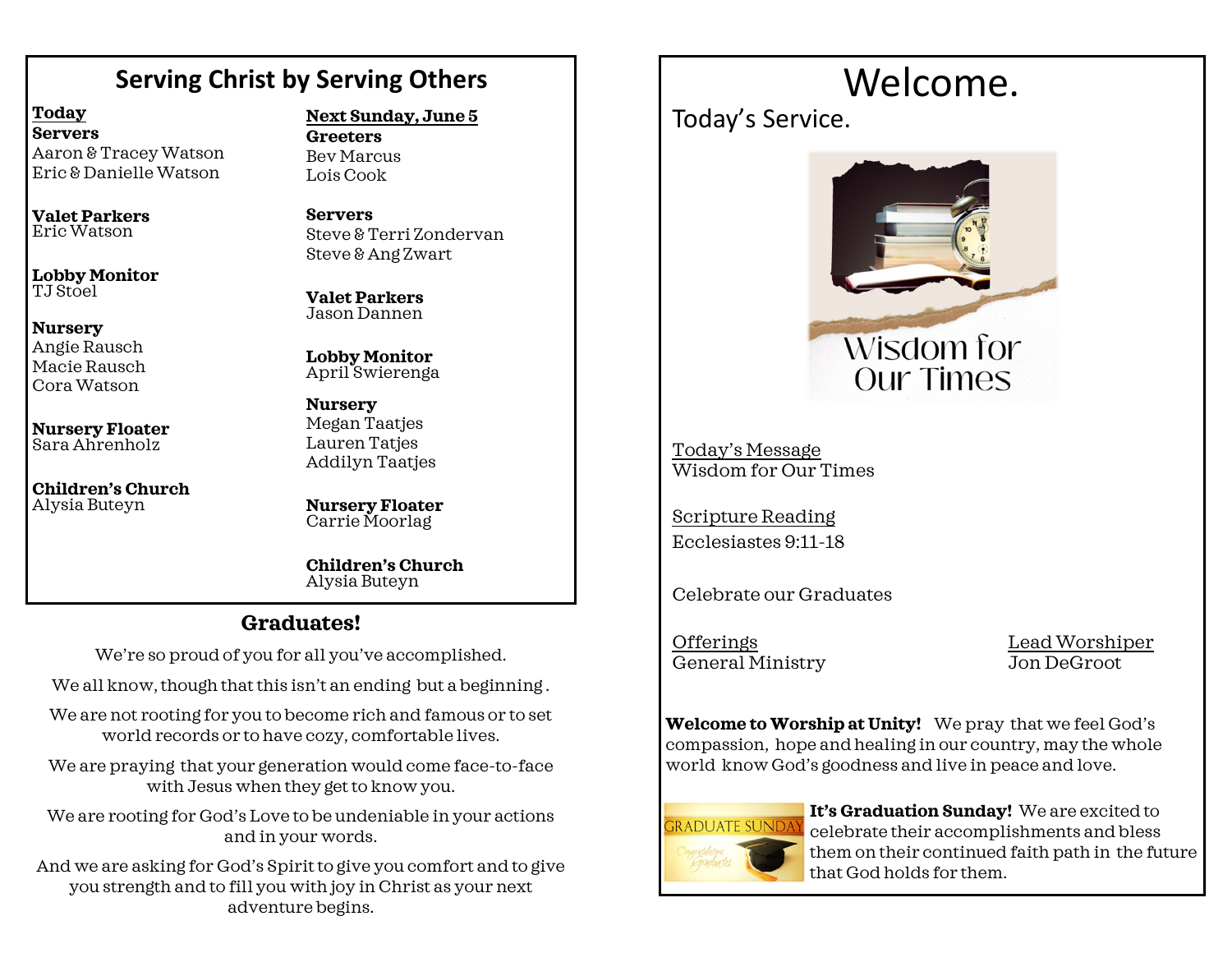

### **Sunday (Today)**

**9:30a.m.:** Worship Celebration Children's Church for ages 3 to PreK will be during the service. Coffee Time - Fair Trade coffee by Dunn Bros.

# **Wednesday**

**6:30p.m.:** Ladies Bible Study meeting in the Council Room **6:30p.m.:** Sound Board Training in the Sanctuary

# **Friday**

**6:30a.m.:** Men's Bible Study **4:00-7:00p.m.:** Community Blessing Taco in a Bag Meal at Unity and cleanup

# **This Memorial Day**

We remember those who gave the full measure of devotion

When the sun rises and when it sets.... We Remember

In the warmth of the day and the cool of the night… We Remember

When life abounds around us and in the quiet stillness... We Remember

In our happiest moments and when under the weight of grief… We Remember

In overwhelming joy and when sorrow overcomes us…. We Remember

As long as we live they live through us their gifts of liberty remain a part of us so, today and every day … We Remember



**A Blessing Meal** is being planned by our Fellowship Team, **Friday evening, June 3rd from 4-7pm** to bless our **COMMUNITY AND SERVE ASSESS community and the visitors coming for the area wide** 

garage sales. All are invited to join us for this meal. **Volunteers needed:** 2 to help prep food & others for serving and cleanup. Signup online or on the table by the bulletin board.



### **Every year, Children of the Promise holds a Spring Campaign. This year our theme is Fanmi = You belong.**

Family, or "Fanmi" in Haitian Creole, is at the core of Children of the Promise's ministry. We ask that you join with us in learning about and celebrating the ways God uses unique family structures to serve the needs of the children we serve. Our goal is to raise \$75,000 towards general operations, which will allow us to sustain the day-to-day ministry of providing support and care for at-risk children and families in Haiti. We are excited to announce that we have already raised just under \$17,000 in the first two weeks! We are excited and prayerful about what the next four weeks will hold for us as we trust in God's provision. Please consider partnering with us in prayer and giving. Visit our website to give at childrenofthepromise.org. Every \$30 donation will receive a unique spring campaign t-shirt in the mail or we can set up a time for you to pick up in our Willmar Office! And follow us on Facebook/Instagram to receive unique spring campaign content!



# **Incoming 6th Graders are invited to a breakfast at Perkins in Willmar at 9:30-10:30 AM on June 8**. For those in the Prinsburg area, a van will be leaving from  $\frac{1}{\sqrt{2}}$   $\frac{1}{\sqrt{2}}$   $\frac{1}{\sqrt{2}}$   $\frac{1}{\sqrt{2}}$   $\frac{1}{\sqrt{2}}$   $\frac{1}{\sqrt{2}}$   $\frac{1}{\sqrt{2}}$   $\frac{1}{\sqrt{2}}$   $\frac{1}{\sqrt{2}}$   $\frac{1}{\sqrt{2}}$   $\frac{1}{\sqrt{2}}$   $\frac{1}{\sqrt{2}}$   $\frac{1}{\sqrt{2}}$   $\frac{1}{\sqrt{2}}$   $\frac{1}{\sqrt{2}}$   $\frac{1}{\sqrt{2}}$   $\frac{1}{\sqrt{2}}$

opportunity to introduce new 6th graders to the ministry and give some info about the fun coming this Summer! Please RSVP by emailing SolidRYG@gmail.com.

**You are making a difference!** On behalf of the ministries of the Christian Reformed Church in North America, thank you for your gifts to ministry shares. Your support enables congregations to do so much more to further God's Kingdom than any one church could do alone. Our denomination could not impact the world through missions, media, and church development without your incredible and faithful support. Thank you! To discover more visit [crcna.org/ministryshares.](https://www.crcna.org/MinistryShares)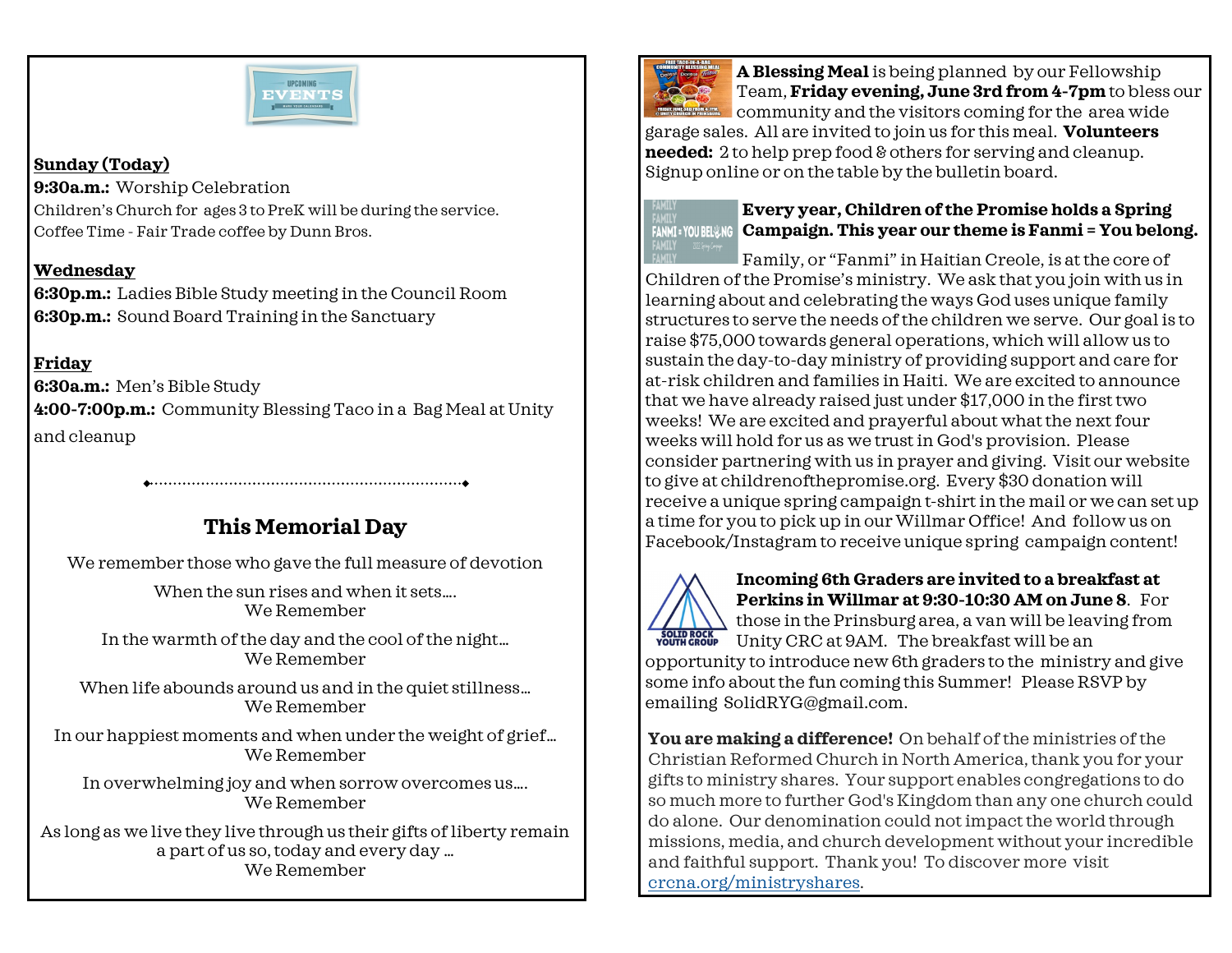# **Call to Prayer:**

We continue to lift up our Shepherding Elder, **Roxie Marcus, who's sister, Viola,** passed away last weekend, and who's service was held this past Friday in Ankeny, IA. May God continue to uphold you, Roxie, and your family.

**Tammy Elsing** requests prayers for **her father, Gary,** who was diagnosed with a cancerous mass on his lungs this past week. He is currently hospitalized in the Cities. May God grant His healing mercies for Gary and His peace for the family.

**Carl Blomberg** was transferred to a rehab facility where he continues to make progress following his heart surgery. May God continue to pour out his healing.

We grieve with **the families of Uvalde, Texas, and their community** following the tragedy at Robb Elementary this past week. May God comfort and strengthen these families and may He grant wisdom to the leaders of their community and beyond as they respond to the needs that arise from this tragedy.

Please pray for **Andi Marie Brouwer, infant daughter of our son Neil and his wife Hannah, granddaughter of Dan & Sarah Brouwer and great-granddaughter of Wilson and Linda Brouwer and Jeff and Jewell Plowman**. Andi had a seizure on Thursday, and has been diagnosed with bacterial meningitis. She is in a critical care unit at the Bozeman Hospital as they run tests and administer antibiotics. Please pray for a smooth insertion of PICC line on Saturday morning, that her body responds positively to the anticipated treatment over the next 14-21 days, and her brain fully heals from the swelling and seizure.

**If you would like to receive prayer requests and notes** regarding the needs and joys of families within our church and community, please email Kerry Breems with your preferred email address to *kerrybreems@gmail.com*

May God continue to pour out His grace and love into the lives of those from our fellowship with ongoing needs. Please remember...

*Ray (& Sadie) Tellinghuisen Roger (& Linda) Ulferts Marilyn Wieberdink Willis (& Gret) Wubben John Negen Jeff (& Sheryl) Brown Jim Himmelspach Norm (& Val) Duininck Shirley Bonnema Dorothy Slagter Bob & Rosie Huizenga Tonya Larson's sister Deb* 

*Kerry's brother-in-law, Herm Mitch (& Pat) Marcus Gar (& Beth) Jasper Jim Ninneman Hub & Marilyn Wieberdink Betty Ammermann's sister, Pat Brenda Ten Pas' mother, Marian Randy (& Carla) Slagter Lauren Espinoza Logan Erickson Greg Verner's mom, Sharon Lois ' brother, Clarence Ledeboer*



**Trinity Hill Prayer Requests -** Pray that God would continue to lead them and empower them by His Spirit as they are sent into their neighborhoods and communities to share His love in word and deed.

Pray that the Spirit would help them connect with their neighbors and that they would be salt and light in the world.

Pray for their youth and children's ministries. Their GEMS program just wrapped up for the year. They have a new children's ministry during Sunday worship and they are planning Vacation Bible School for June 15-17 and 19. Pray that those ministries would grow and flourish and that many kids would hear and know about God's love for them.

Pray that God would lead them and provide for them as they consider their location long term. It could mean simply staying where they are, or perhaps moving a to a more permanent location that they could call their own. Pray for discernment and wisdom as they seek God's leading and that God would continue to provide for their needs.

Pray for their church as they continue to mourn the loss of their pastor, Arlan Koppendrayer. Pray for healing, comfort, and peace. They miss Arlan and they are thankful for all that God did through him, and they are grateful for the way that God has walked alongside them during this time of change and transition.